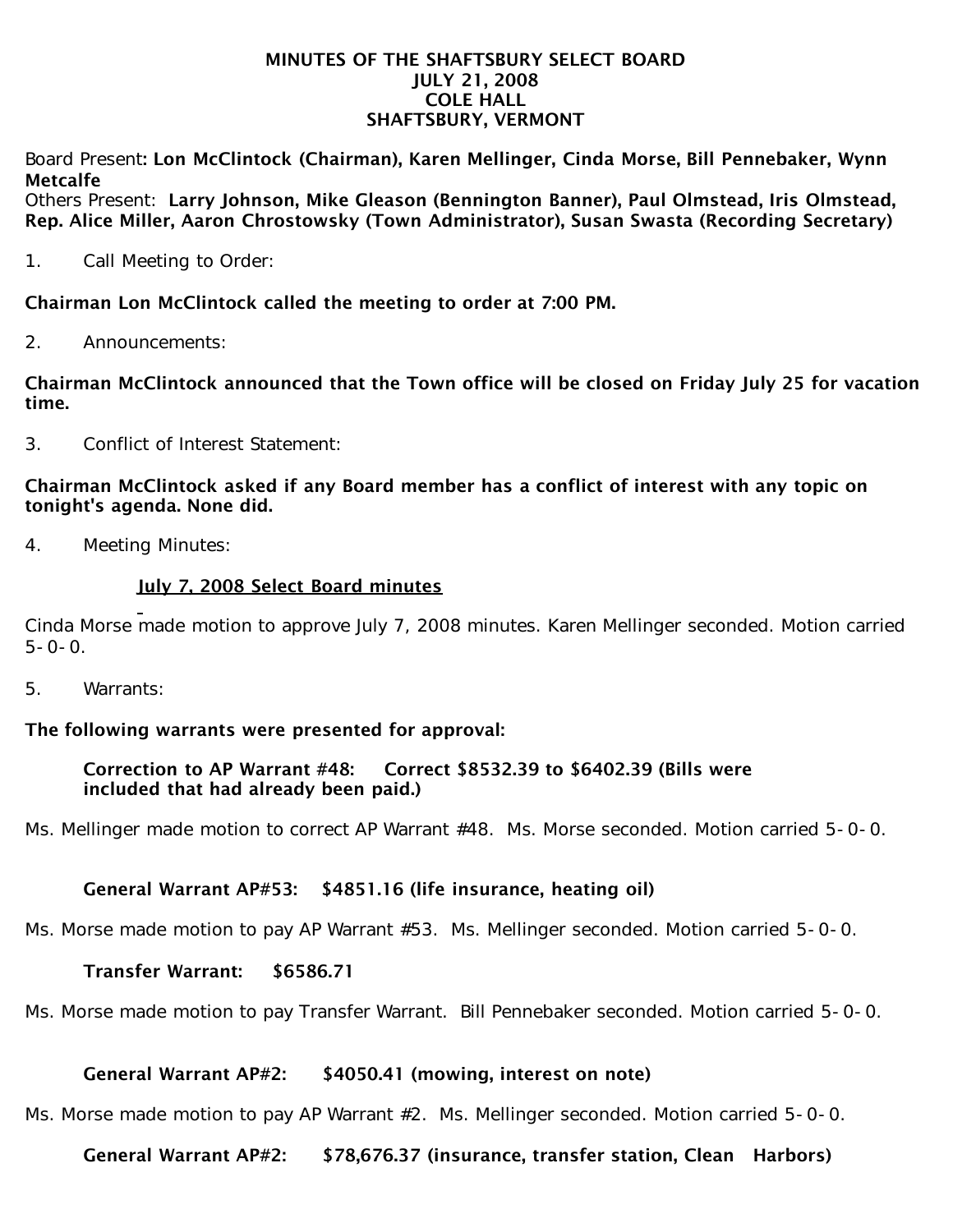Ms. Morse made motion to pay AP Warrant #2. Ms. Mellinger seconded.

Ms. Mellinger asked Aaron Chrostowsky to call Clean Harbors to make sure their list of materials disposed of is correct. Board members agreed that it would be good to go out to bid on Hazardous Waste Day disposal services. Mr. Chrostowsky will check with Treasurer Henri Billow on why there are two #2 AP warrants.

Motion to pay AP Warrant #2 carried 5-0-0.

## Payroll Warrant #1: \$10,054.67

Ms. Morse made motion to pay PR Warrant #1. Ms. Mellinger seconded. Motion carried 5-0-0.

## Payroll Warrant #2: \$6589.83

Ms. Mellinger made motion to pay PR Warrant #2. Ms. Morse seconded. Motion carried 5-0-0.

## Payroll Warrant #3: \$5336.97

Ms. Morse made motion to pay PR Warrant #3. Ms. Mellinger seconded. Motion carried 5-0-0.

6. Public Comments:

State Representative Alice Miller said that people had asked her about the status of the sidewalk project. Ms. Mellinger reported that she had talked to the engineer today about the hold up on approval by the state right of way division. She said that the required utility permit has been sent to the right of way division. She will check with them tomorrow. Rep. Miller asked what the latest time to begin the project this summer would be. Ms. Mellinger replied that mid-August or early September would be the latest.

7. Review and Approve Box Culvert Installation Bids:

Mr. Chrostowsky reported that there had been five bids, and that Road Foreman Ron Daniels had recommended accepting the lowest bid of \$15,555.40 from Ken Harrington. Mr. Chrostowsky stated that he has budgeted \$1000 for guard rails, based on past costs. The Town has \$40,000 from the state and will match that amount with \$4400. So far \$28,495 has been spent on the box culvert.

Ms. Morse made motion to award the box culvert installation contract to Ken Harrington for \$15,155.40. Ms. Mellinger seconded. Motion carried 5-0-0.

8. Discuss Potential Cutbacks on Paving Projects:

Mr. Chrostowsky, referring to a memo he had emailed to Board members on this issue, recommended holding off on paving Cleveland Avenue and the Ledgely neighborhood until next fall. Chairman McClintock noted that Ledgely will soon have construction for water improvements, and Cleveland will be having sidewalks put in. It makes sense to delay paving so that these streets do not have to be dug up twice. Savings would be \$8760 for Cleveland and \$18,700 for Ledgely, for a total of \$26,865. The Town will still get the state matching funds for Cleveland if it is paved by November, 2009.

Mr. Chrostowsky said that he would still like to go ahead with some paving in order to get the current rates from Peckham. The Town is bound by contract to pave all of these roads, but Peckham is willing to work with them. Per ton rates will increase by next year, but probably not dramatically. Mr. Chrostowsky said that he and Mr. Daniels will meet with Peckham to discuss the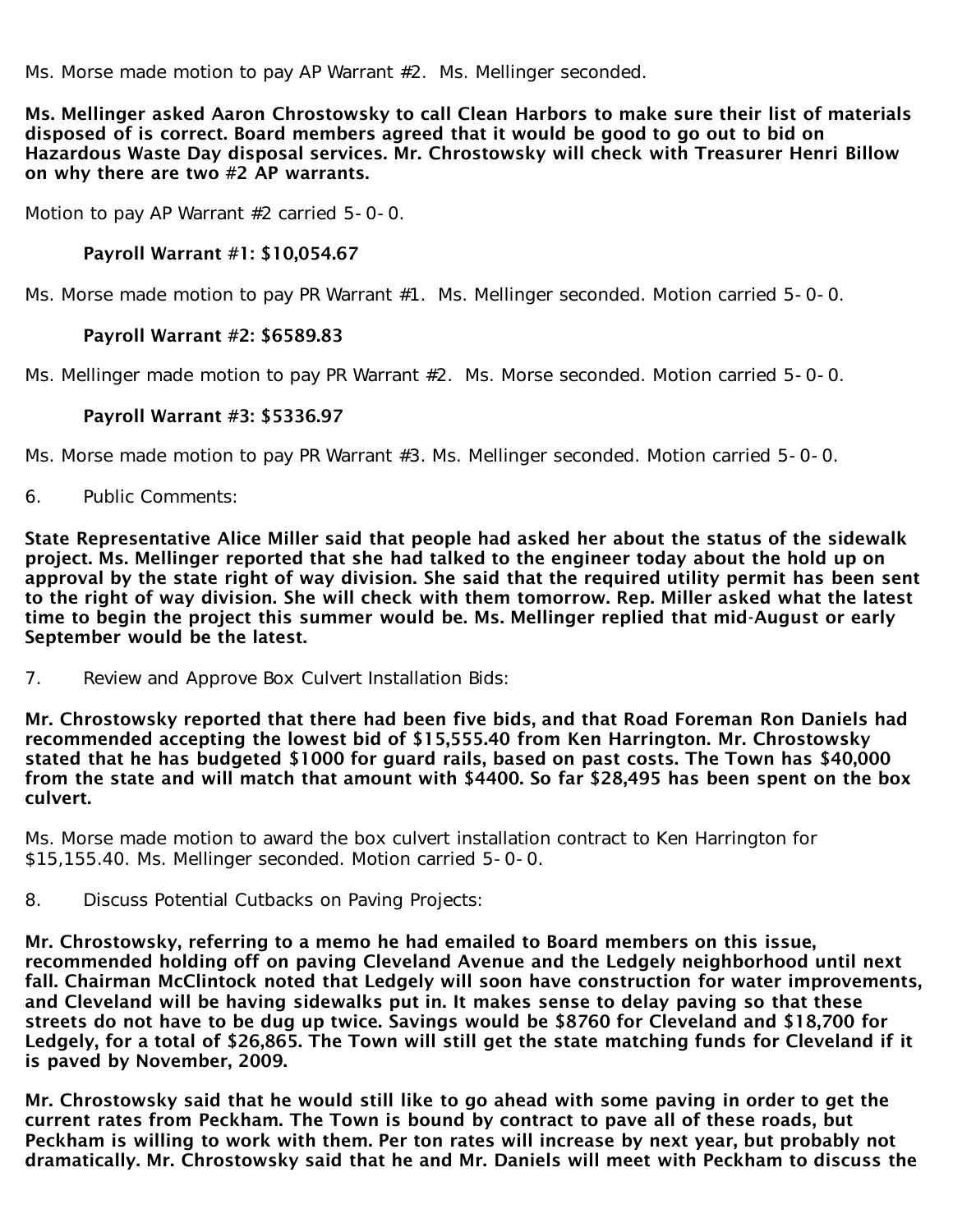rates and bring the figures back to the Board for approval.

Ms. Mellinger noted that a bond vote will be needed for the water project. She asked Mr. Chrostowsky if the Meadow Lane water project work will be paid for from the water fund. Mr. Chrostowsky replied that it will, and that he and Mr. Daniels will be meeting with Water Superintendent Joe Herrmann tomorrow.

Ms. Mellinger made motion to postpone paving Cleveland Avenue and the Ledgely neighborhood streets until 2009. Mr. Pennebaker seconded. Motion carried 5-0-0.<br>9. Review and Discuss Plowing Policy:

Review and Discuss Plowing Policy:

Chairman McClintock reported that he had met with Mr. Daniels and a member of the State Highway Department. The state's policy is to plow between 4:00 AM and 10:00 PM, then to have a skeleton crew to keep certain routes open. On weekends there is a smaller crew in the morning and a somewhat larger crew in the afternoon. He noted that the state has also experienced significant increases in overtime, and that the Town of Killington went substantially over budget last winter in overtime, sand, and salt.

Chairman McClintock proposed a new plowing policy of running a full crew to clear the roads between 3:00 AM and 7:00 AM, and having the crew off duty between 10:00 PM and 3:00 AM. Mr. Daniels will have discretion to send people out during those hours if necessary. Ms. Morse asked if it would be possible to limit overtime by having the work day end earlier if plowing is done. Chairman McClintock replied that trucks and equipment require maintenance. There was discussion of how much time is required to do maintenance and how long it takes to plow, sand, and salt all roads.

Chairman McClintock said that he has broken out amounts spent on overtime, sand, and salt for specific time periods. Using this method he can keep an eye on spending. Mr. Chrostowsky stated that this will be a cut in services, and that they need to let residents know that they should not drive on Town roads between 10:00 PM and 3:00 AM. Board members agreed that it makes sense to try the new plowing policy.

Ms. Mellinger made motion to approve the plowing policy of not having road crew out between 10:00 PM and 3:00 AM, at the discretion of the Road Foreman. Mr. Pennebaker seconded. Motion carried 5-0- 0.

10. Budget (Work Session):

# It was agreed to take care of other agenda items before taking up the budget.

11. Discuss Change in Meeting Schedule:

Chairman McClintock proposed going back to holding Select Board meetings every other week. He feels that this is more efficient, and that more work can be done outside of meetings. Ms. Morse noted that they had begun meeting every week because meetings had started running to 10:00 or 11:00 PM.

Ms. Mellinger felt that meeting weekly makes it easier to keep on top of things. She said that Mr. Chrostowsky will need to communicate with Board members during the week they do not meet to make sure things are getting done. Mr. Chrostowsky said he could still do a Board report each Friday. Mr. Pennebaker and Mr. Metcalfe agreed that this is reasonable for summer months, but probably not for budget season. Everyone agreed to change to meeting every other week for the time being. The next meeting will be in two weeks. Mr. Chrostowsky will put a notice in the newspaper.

12. Town Administrator Update: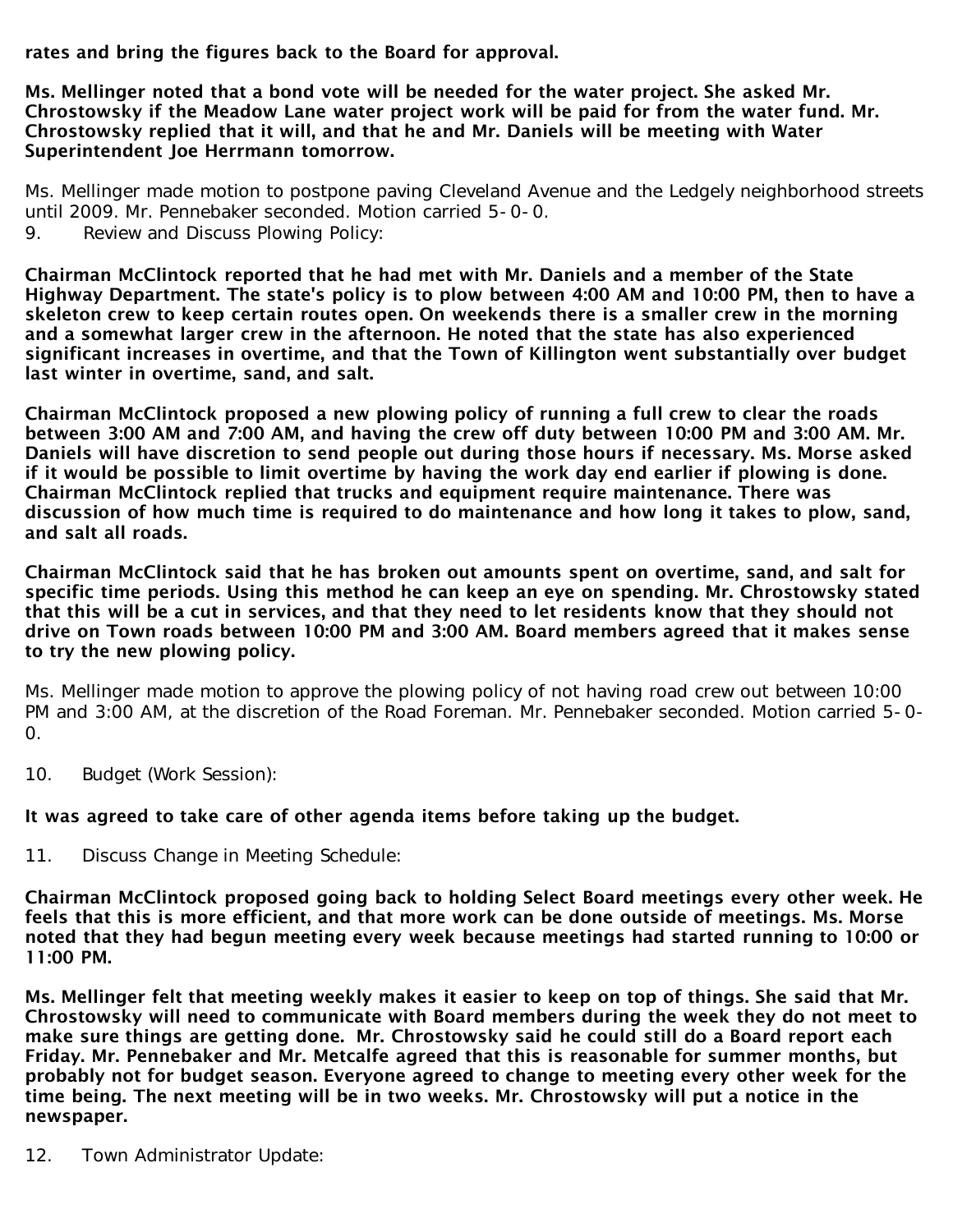### Mr. Chrostowsky stated that the tax collector would like to use the Town Attorney for tax sales. Attorney fees would be added to tax sale purchases.

Ms. Mellinger made motion to authorize the tax collector to hire the Town Attorney to conduct tax sales. Ms. Morse seconded. Motion carried 5-0-0.

Mr. Chrostowsky stated that there is a problem with a resident building a wall on Town right of way. Chairman McClintock noted that this has come up in the past and that the Select Board needs to have a policy on it.

Mr. Chrostowsky stated that an assistant Zoning Administrator needs to be appointed for time periods when the Zoning Administrator is on vacation or unavailable. He will come back to them with a recommendation from the Planning Commission.

13. Other Business:

Ms. Mellinger reported that Shaftsbury has been moved to the top of the list for state loan funds for water system improvements. They are now on a fast track and will be looking at a bond vote. The Water Board should probably meet before the next Select Board meeting.

Mr. Metcalfe reminded Mr. Chrostowsky that Development Review Board (DRB) and Planning Commission checks go out on July 1, and that he needs the Town road ordinance on disk if it is available.

Mr. Metcalfe stated that he is concerned about a bond vote, and that the Board needs to decide how many bond votes they are going for. There was a brief discussion of the water bond vote and of getting numbers from the Facilities Committee on facilities costs.

Ms. Morse reported that she had signed the contract for the Solid Waste Implementation Plan (SWIP) coordinator, as approved last week. She reported that the Economic Development Committee has sent the revised Village Center Designation maps to the state.

Mr. Pennebaker reported on methane readings, stating that the situation is now unclear and that he is not as optimistic. There is still a reasonable chance that it will work, but they will have to be patient, watch, and wait. Readings are at or over the 5% level only about 10% of the time, but this may not satisfy the state.

10. Budget (Work Session) (resumed):

Chairman McClintock asked Mr. Pennebaker if he still thinks landfill fund money can be used for the budget deficit. Mr. Pennebaker replied that they will need to wait and see.

Mr. Metcalfe recommended taking \$25,000 from the calcium chloride budget, \$10,000 from the fire truck sale, and \$5000 from the reappraisal fund. There was discussion of whether the reappraisal fund had been allocated by voters. Mr. Chrostowsky said it was not a ballot article, so they could take money from the fund. The total savings would be \$40,000. \$23,000 added from paving would make \$63,000.

Chairman McClintock stated that the actual deficit total is &75,410.58, but applying the surplus from the previous year brings it down to something over \$63,000.

Ms. Mellinger said said she was not considering taking from the reappraisal fund. She recommended taking \$25,000 from calcium chloride, \$10,000 from the fire truck sale, and \$3000 from Select Board professional services. She had thought about money from the landfill fund, but that does not look good.